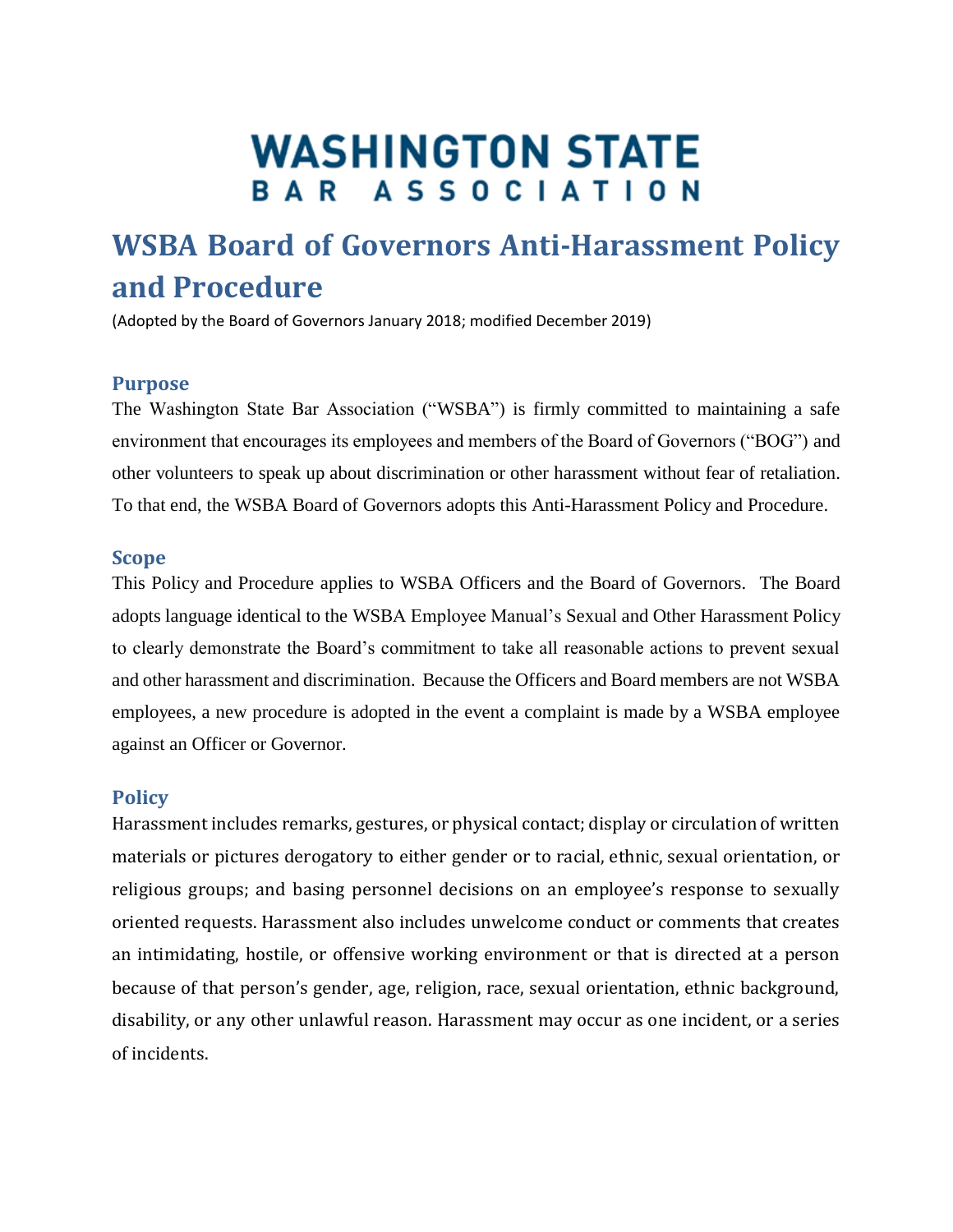Harassing behavior does not need to be illegal harassment in order for corrective action to be considered. WSBA and the Board of Governors strive to create an environment free from disrespect, divisiveness, incivility, and inappropriate behavior. Therefore, behavior that could create a harassing environment should the behavior continue or escalate, will not be tolerated.

Engaging in any act that discriminates against an employee because of sex, age, race, color, marital status, national origin, religion, sexual orientation, gender identity, veteran status, genetic information, or the presence of a disability or any other basis prohibited by local, state, or federal laws will not be tolerated.

No one will suffer retaliation for reporting work place concerns, including, but not limited to that an employee who believes that the work environment has become a hostile or offensive place to work, notice of intent to file a lawsuit or charge, even if the filing is not ultimately made; participation in a pending investigation of misconduct or violations; and resisting sexual advances or intervening to protect others. This policy applies during normal working hours, at work related or sponsored functions, and while travelling on work related business.

Retaliation can include disparaging the person to others or in the media, taking actions not directly related to employment or volunteer role/status or by causing the individual harm, termination or illegal retraction of compensation and benefits, exclusion from events or meetings, any other action that might deter reasonable individuals from engaging in protected activity.

# **Board Procedure for Complaints Filed Against Officers or Governors**

## **Receipt of Complaints**

Any person who experiences or becomes aware of conduct described in this policy should immediately bring the matter to that attention of the Human Resources Director. However, the failure to report conduct immediately should not be construed against the complaint.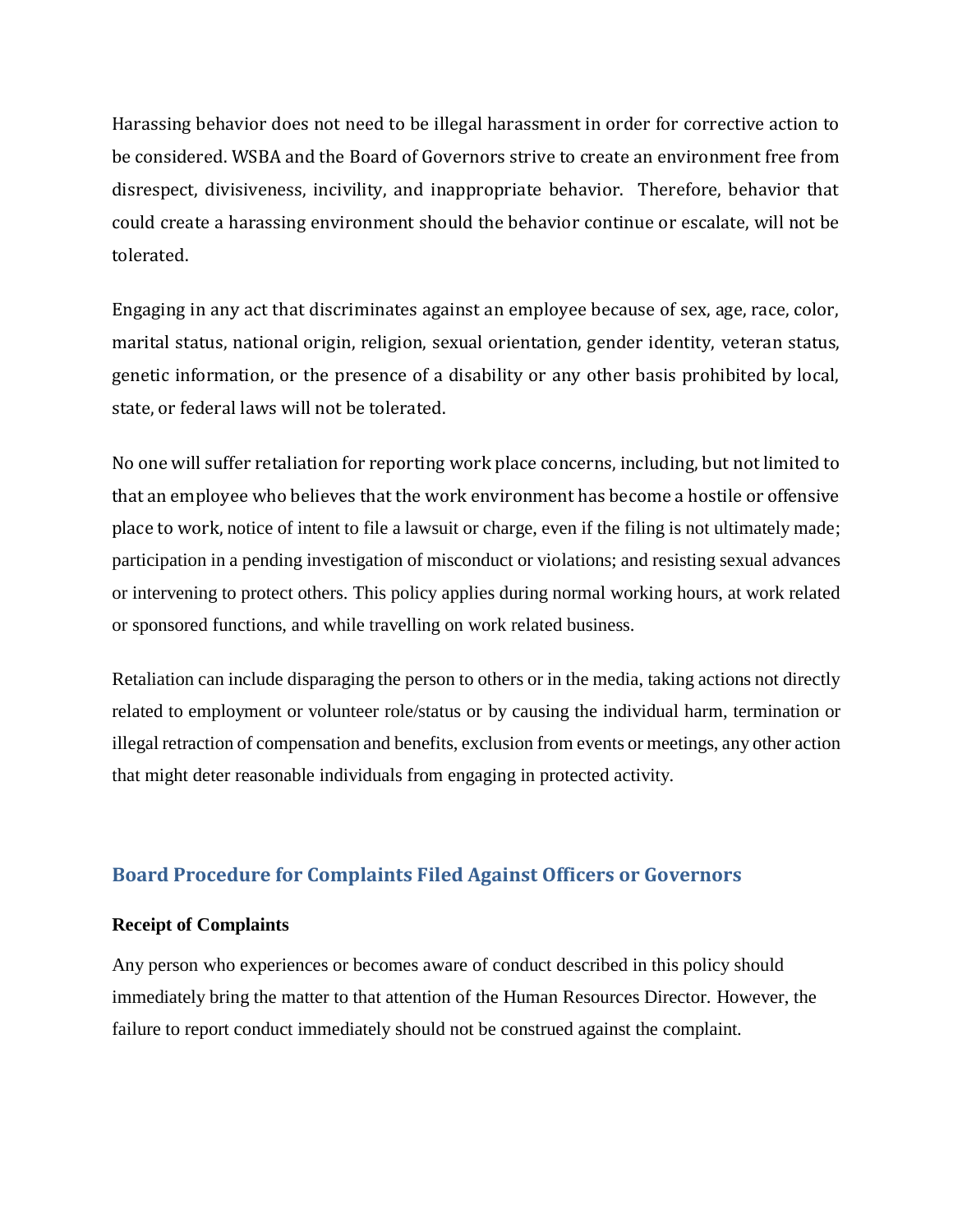The WSBA will maintain confidentiality to the extent possible. However, the WSBA cannot promise complete confidentiality. Our duty to investigate and take corrective action may require the disclosure of information to individuals with a need to know The WSBA will not allow the goal of confidentiality to be a deterrent to an effective investigation.

#### **Initial Notification**

The WSBA Director of Human Resources notifies the WSBA President and Executive Director that the complaint has been received. Notification should be made within 48 hours of receiving the complaint. If the President is not available, then notice should be provided to the President-Elect; however, efforts should continue to notify the President. If the complaint is against the President, then notice should be provided to the President-Elect. If the Executive Director is not available, then notice should be given to the person the Executive Director has temporarily placed in charge.

#### **Threshold Determination**

A threshold determination shall be made whether the facts as stated in the complaint, if taken as true, constitute harassment or discrimination. This decision shall be made by majority vote of the WSBA President, Director of HR, and the Ombudsperson.

If the complaint states facts that, even if true, do not support the complaint of harassment or discrimination, the complaint shall be closed and no further action taken.

For complaints that are not closed, the HR Director should conduct an initial investigation to determine whether the involved employee and governor or officer agree on the main facts and a resolution of the complaint. If the matter can be resolved by agreement, no further investigation is necessary.

For complaints that will be sent to an outside investigator, the officer or governor involved is automatically recused from discussing or voting on any matter related to the allegations.

Notice of these threshold determinations shall be provided to the complainant and to the involved governor or officer.

#### **Ombudsperson**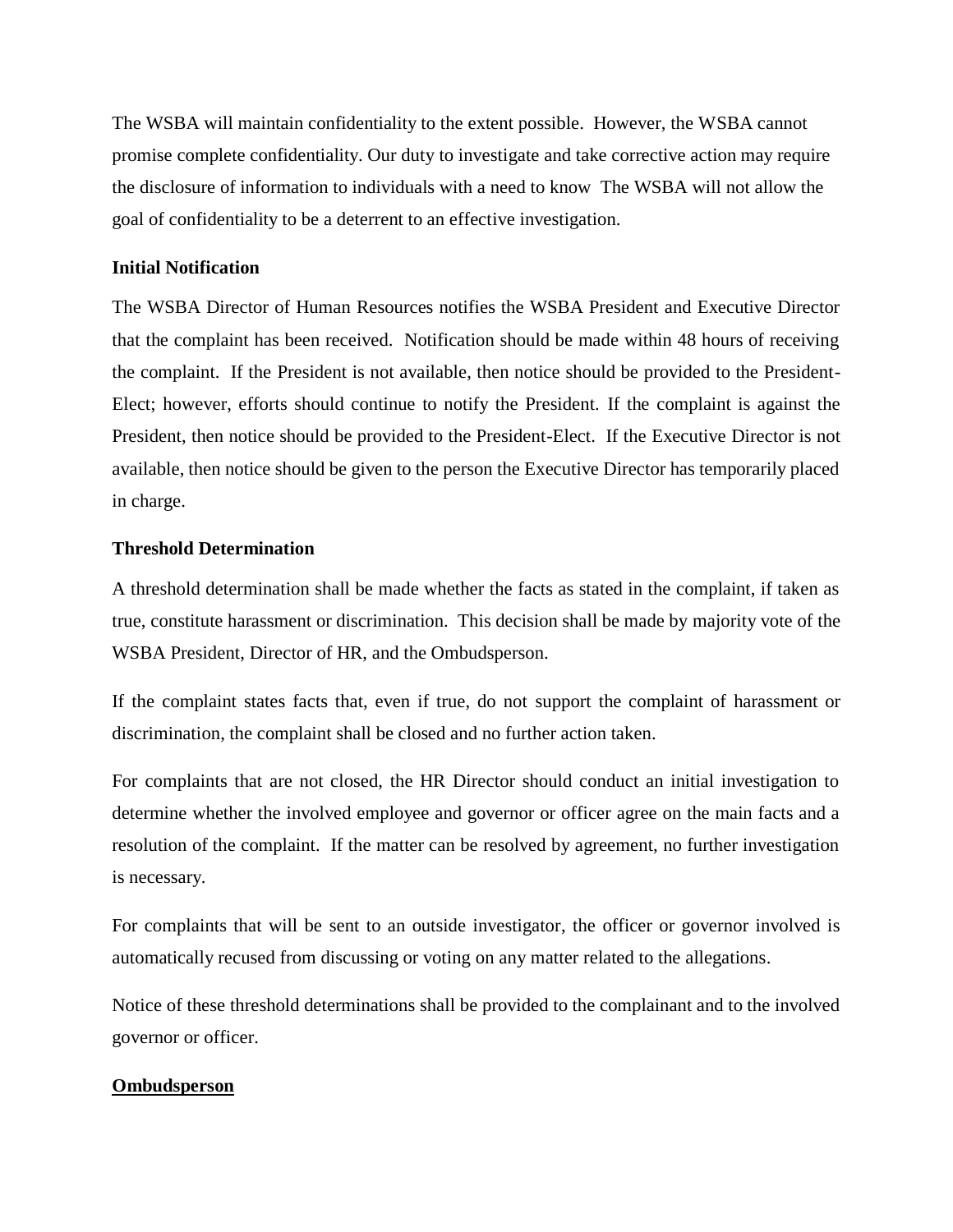The Ombudsperson shall be appointed by the Chief Justice of the Washington Supreme Court to serve a three year term. The Ombudsperson is intended to serve in a neutral capacity with no actual or perceived prior connection to WSBA, including as an officer, Governor, or employee and should have experience with the laws pertaining to harassment and investigations. The Ombudsperson does not receive compensation but can be reimbursed for reasonable expenses according to the WSBA reimbursement policy.

#### **Investigation**

When an investigation is necessary, the Ombudsperson will choose an investigator from a list of vetted investigators maintained by the WSBA BOG Personnel Committee. The Committee should strive to maintain a list of at least five and less than ten vetted investigators. WSBA shall contract with the investigator to perform the required investigation.

The investigator shall provide an oral report to the HR Director, WSBA President and the Ombudsperson. The report shall include a summary of the facts determined, including any harm caused by the conduct.

If the report does not substantiate any discriminatory or harassing conduct, the complaint shall be closed and no further action taken. All records related to these matters shall be maintained by the Director of HR.

If the report does substantiate discriminatory or harassing conduct, the HR Director, WSBA President, and the Ombudsperson decide, by majority vote, on any recommended correction actions against the involved governor or officer and on the continued recusal of the involved governor or officer. Prior to recommending corrective action, the complaining employee is contacted by the HR Director to determine what corrective action they are seeking. After making a recommendation, the involved governor or officer is contacted by the HR Director and offered an opportunity to agree to the recommended corrective action. If the governor or officer agrees to the recommended corrective action, the matter is considered closed.

If the governor or officer does not agree to the recommended outcome, the Personnel Committee reviews the recommendation and submits the matter to the Board of Governors. The board's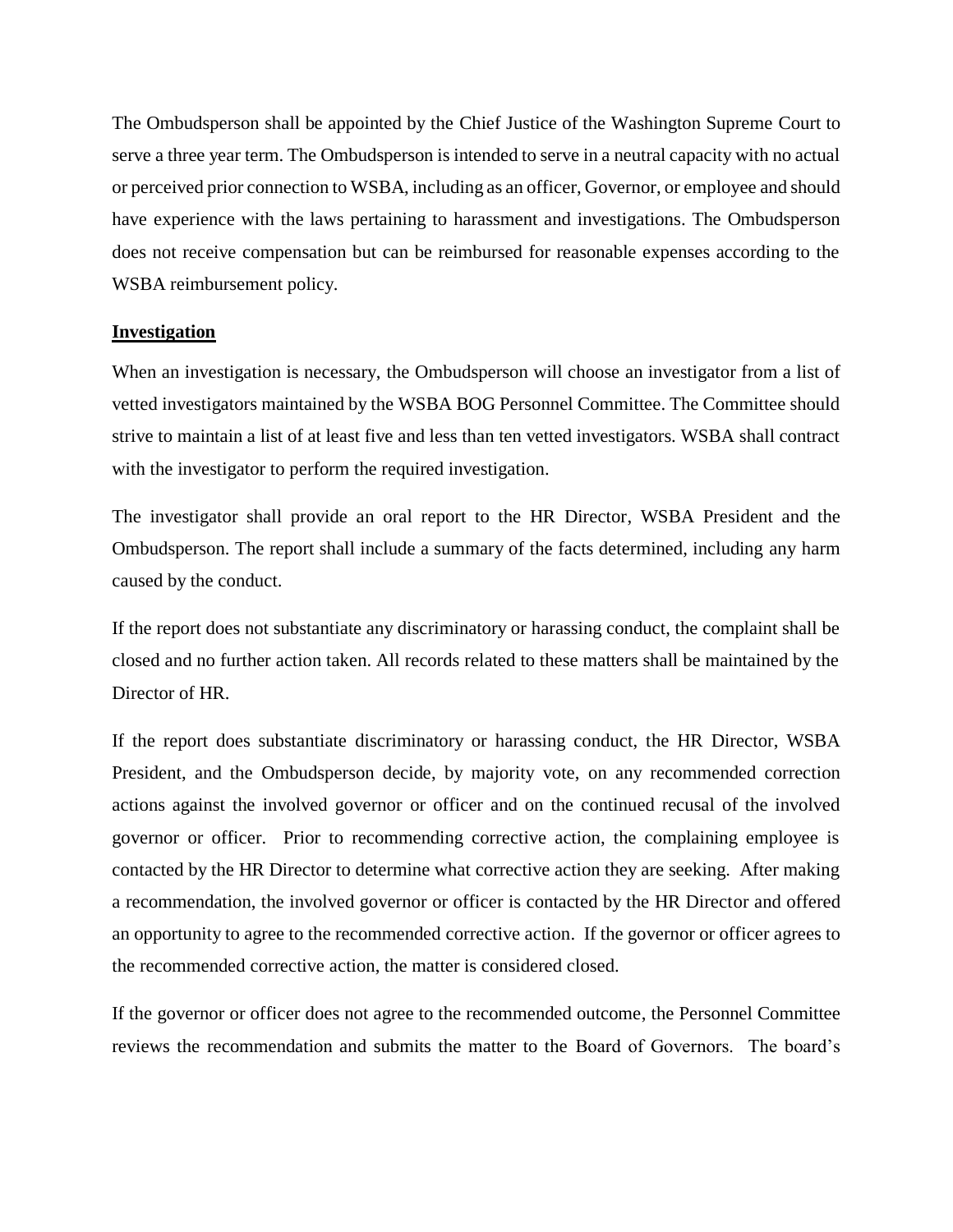decision must be approved by the Chief Justice, except where the Board of Governors has voted to remove the governor or officer and made the issue moot.

#### **Corrective Action Considerations-Factors**

In determining whether corrective action against the involved governor or officer is necessary and appropriate, and which corrective action should be applied, the following factors should be considered:

Whether harassment or discrimination was found by the investigation;

What kind of corrective action the complaining employee is seeking;

The seriousness of the conduct determined by the investigation;

Whether a pattern of conduct was found by the investigation;

Whether additional education would sufficiently address the conduct;

The degree of harm caused by the conduct, as determined by the investigation;

Level of cooperation with the investigation by the officer or governor;

Remorse or acceptance of responsibility as determined by the investigation; and

Whether the conduct knowingly violated a rule, law or advice given.

#### **Corrective Action Options**

The following corrective actions may be recommended to the Board of Governors, but do not represent the exclusive list of appropriate actions:

None, if no corrective or disciplinary actions are necessary and appropriate;

Written or oral apology, if agreed to by the complaining employee and the governor or officer involved;

Mediated conversation between the complaining employee and the governor or officer involved, if agreed;